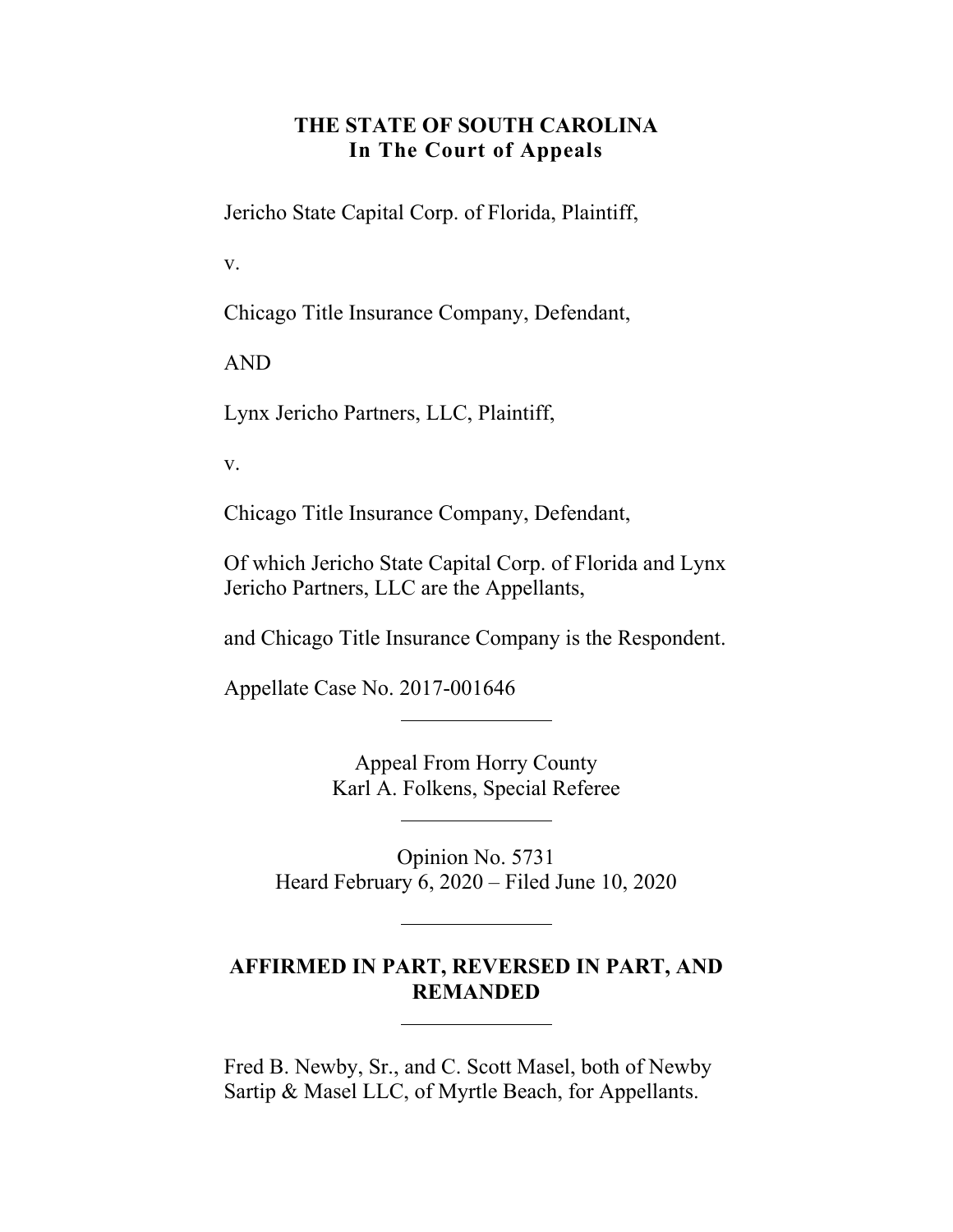Demetri K. Koutrakos, of Callison Tighe & Robinson, LLC, of Columbia, for Respondent.

**HILL, J.:** We are presented with the question of whether a reservation of a right-of-way on an official county map—as authorized by section 6-7-1220 of the South Carolina Code (2004) and a county ordinance—constitutes a defect in or encumbrance on the title to the affected land or renders its title unmarketable so as to come within the coverage of two title insurance policies. Based on the specific circumstances of this case, we hold it does. We further conclude none of the policies' coverage exclusions apply. We therefore reverse the order of the special referee granting Chicago Title Insurance Company (Chicago Title) summary judgment as to Jericho State Capital Corporation of Florida's (Jericho's) and Lynx Jericho Partners, LLC's (Lynx Jericho's) (collectively Appellants) claims for breach of contract and breach of the covenant of good faith and fair dealing. We affirm, however, the order granting summary judgment to Chicago Title on Appellants' bad faith claim.

#### **I. FACTS**

South Carolina law allows counties and municipalities to "establish official maps to reserve future locations of any street, highway, or public utility rights-of-way, public building site or public space open for future public acquisition and to regulate structures or changes in land use in such rights-of-way, building sites or open spaces." § 6-7-1220. In 1999, the Horry County Council established an official map by passing Ordinance 107-98 or the Official Map Ordinance (Ordinance).

The Ordinance created the official map to "show the location of existing or proposed public streets, highways and utility right-of-ways, public building sites and public open spaces." The Ordinance further provided that after the official map was adopted, "no building, structure, or other improvement, shall hereinafter be erected, constructed, enlarged or placed within the reservation area . . . without prior exemption or exception . . . ." The purpose of the Ordinance and the official map was to provide for the public welfare and Horry County's financial convenience by "designating and reserving" such locations. The Ordinance established a procedure for landowners to appeal land use restrictions and provided a criminal penalty for violating the Ordinance. Later in 1999, Horry County created the index map, which included the proposed locations for segments of the Carolina Bays Parkway.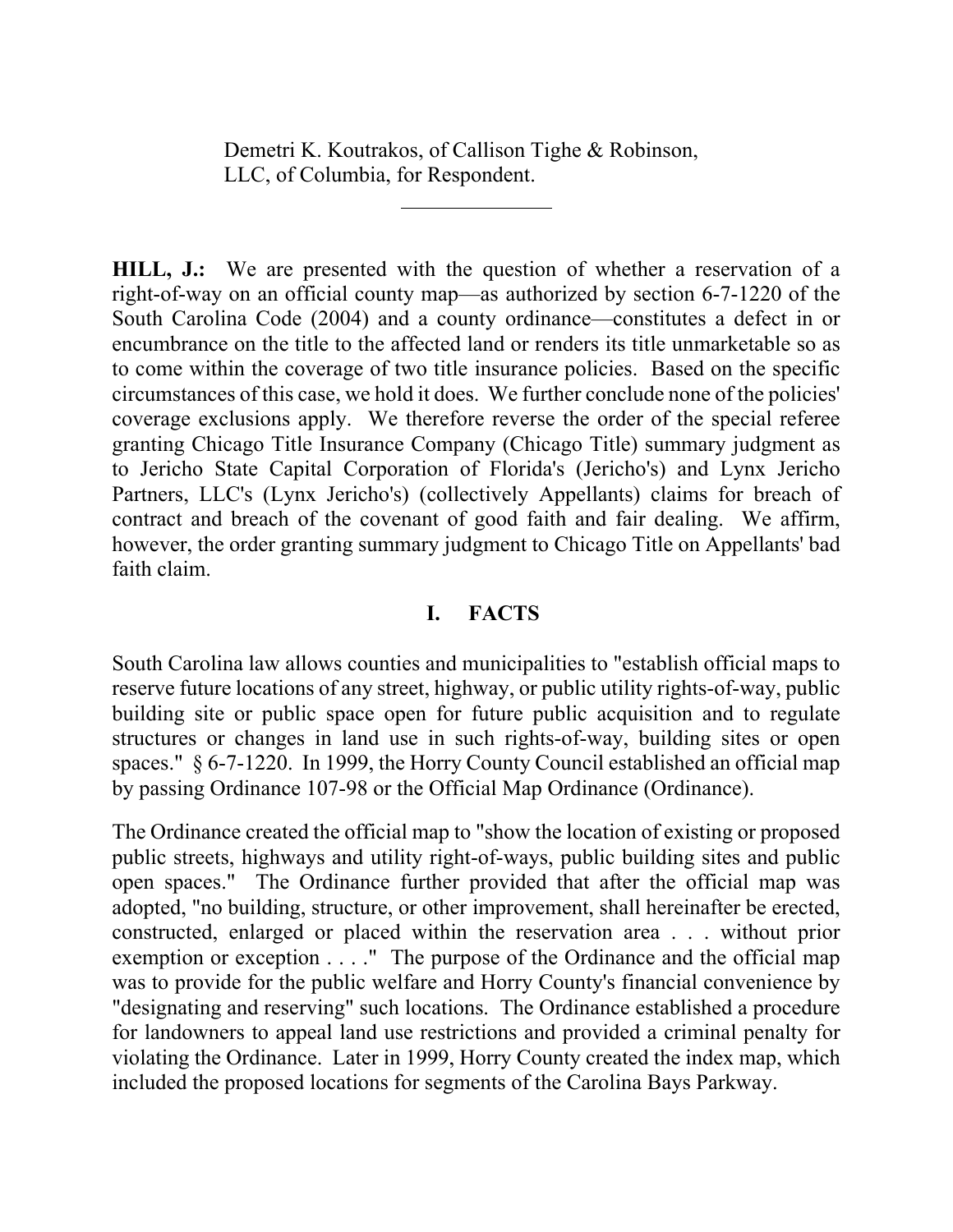Register of Deeds and indexed under Horry County. In 2002, Horry County Council adopted Ordinance 88-202 (the 2002 Amendment), which amended the official map to add "the right-of-way identified as Alternative 1 for the proposed Carolina Bays Parkway . . . as shown in the document entitled 'Carolina Bays Parkway, Phase V FEIS Conceptual Roadway Plans.'" The roadway plan was attached to the 2002 Amendment, and the amended index map showed the Parkway bisecting the property at issue in this appeal and crossing the intracoastal waterway. Both the Ordinance and the 2002 Amendment were recorded with the

In 2006, Peachtree Properties of North Myrtle Beach, LLC (Peachtree) purchased 131.40 acres in Horry County (the Property), which it planned to develop as a residential subdivision along the waterway, from the McClam family for \$22,500,000. Peachtree financed the purchase with two mortgage loans, granting a first mortgage to R.E. Loans, LLC (REL) and a second mortgage to Jericho. Both REL and Jericho received title insurance from Chicago Title. The title insurance policies are printed on the 1992 standard form of the American Land Title Association and contain the following identical language and provisions:

> SUBJECT TO THE EXCLUSIONS FROM COVERAGE, THE EXCEPTIONS FROM COVERAGE . . . AND THE CONDITIONS AND STIPULATIONS, CHICAGO TITLE INSURANCE COMPANY . . . insures, as of Date of Policy . . . against loss or damage . . . sustained or incurred by the insured by reason of: ...

#### \*\*\*

2. Any defect in or lien or encumbrance on the title;

3. Unmarketability of the title . . . .

 Property at sale, and received a master's deed subject to the REL mortgage. In 2009,  assigned to Lynx Jericho. In 2014, a jury awarded Jericho and Lynx Jericho \$2.1 In 2007, Peachtree defaulted on its loans. Jericho foreclosed, successfully bid on the the South Carolina Department of Transportation (SCDOT) filed an eminent domain action against Jericho to take 10.18 acres of the Property for the Carolina Bay Parkway. Meanwhile, for reasons not pertinent here, the REL mortgage was million as just compensation for the taking. During the five-year condemnation litigation, Jericho and Lynx Jericho submitted title insurance claims to Chicago Title, which Chicago Title denied.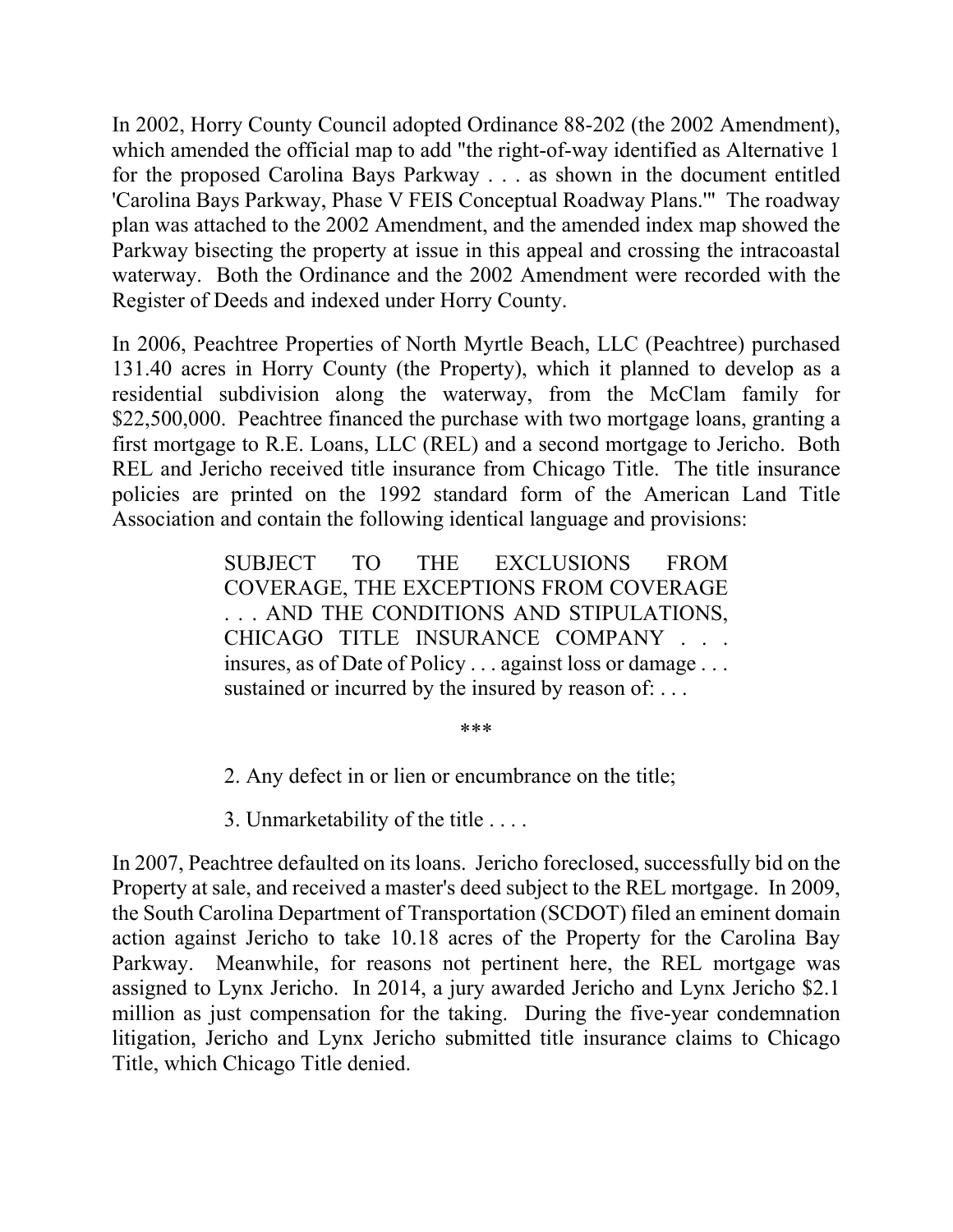faith refusal to pay insurance benefits. The cases were consolidated and referred to In response to the denial of coverage, Jericho and Lynx Jericho sued Chicago Title for breach of contract, breach of the covenant of good faith and fair dealing, and bad the special referee, who heard arguments on the parties' cross motions for summary judgment and conducted the proceedings expertly. The special referee denied Appellants' motion for summary judgment and granted Chicago Title summary judgment, ruling: 1) the Ordinance did not create a defect or encumbrance on the Property; 2) the Ordinance did not make title to the Property unmarketable; 3) exclusions 1, 2 and 3(d) barred coverage; and 4) Chicago Title did not act in bad faith by contesting Appellants' claims. This appeal followed.

## **II. STANDARD OF REVIEW**

We review grants of summary judgment using the same yardstick as the trial court. *Hancock v. Mid-South Mgmt. Co.*, 381 S.C. 326, 330, 673 S.E.2d 801, 803 (2009). *Woodson v. DLI Props., LLC*, 406 S.C. 517, 528, 753 S.E.2d 428, 434 (2014). We view the facts in the light most favorable to Appellants, the non-moving parties, and draw all reasonable inferences in their favor. *NationsBank v. Scott Farm*, 320 S.C. 299, 303, 465 S.E.2d 98, 100 (Ct. App. 1995). Chicago Title is entitled to summary judgment only if "there is no genuine issue as to any material fact". Rule 56(c), SCRCP. Summary judgment is a drastic remedy to be invoked cautiously and must be denied if Appellants demonstrate a scintilla of evidence in support of their claims.

## **III. COVERAGE UNDER THE TITLE INSURANCE POLICIES**

### A. General considerations regarding title insurance policy coverage

Title insurance is designed to protect a real estate purchaser or mortgagee against defects in or encumbrances on the title; the purpose of title insurance is to "place the insured in the position he thought he occupied when the policy was issued." *Pres. Capital Consultants, LLC v. First Am. Title Ins. Co.*, 406 S.C. 309, 316, 751 S.E.2d 256, 260 (2013). "Title insurance, instead of protecting the insured against matters that may arise during a stated period after the issuance of the policy, is designed to save him harmless from any loss through defects, liens, or encumbrances that may affect or burden his title when he takes it." *Firstland Vill. Assocs. v. Lawyer's Title Ins. Co.*, 277 S.C. 184, 186, 284 S.E.2d 582, 583 (1981) (quoting *Nat'l Mortg. Corp. v. Am. Title Ins. Co.*, 261 S.E.2d 844, 847–48 (N.C. 1980)); *see also Loflin v. BMP Dev., LP*, 427 S.C. 580, 595–96, 832 S.E.2d 294, 302 (Ct. App. 2019). One court has well explained: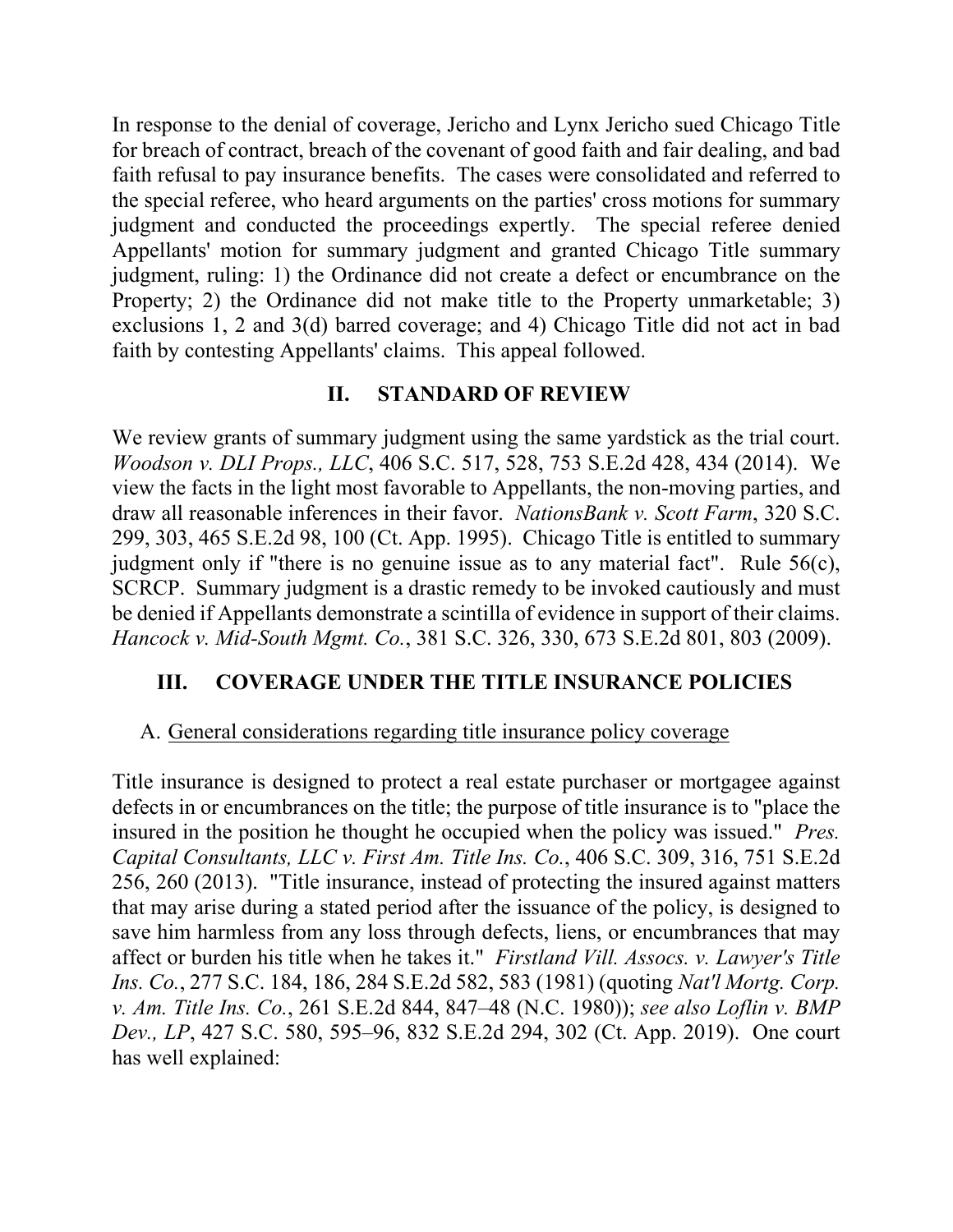The sole object of title insurance is to cover possibilities of loss through defects that may cloud the title. . . . Some defects will be disclosed by a search of the public transfer records; others will be disclosed only by a physical examination or a survey of the property itself. Often the existence of title defects will depend upon legal doctrines and judicial interpretations of various applicable statutes. Since the average purchaser has neither the skill nor the means to discover or protect himself against the myriad of defects, he must rely upon an institution holding itself out as a title insurer.

*United States v. City of Flint*, 346 F. Supp. 1282, 1285 (E.D. Mich. 1972).

As a leading commentator notes:

[T]itle insurance policies usually cover risks arising from errors in title examination, some known defects, defects that would be disclosed by examination, and some undisclosed defects that would remain hidden even after competent examination of public records . . . . In that sense, title insurance is "all-risks" coverage, under which a loss must fall within the basic description of the covered peril—such as a "defect in or a lien or encumbrance on the title"—and not be within any explicit exclusions.

11A Maldonado et al., *Couch on Ins*. § 159:20 (3d ed. 2019) (footnotes omitted).

We interpret the language of title insurance policies like other contracts and enforce plain and unambiguous language as written, giving the words their common meaning. *Williams v. Gov't Ins. Co. (Geico)*, 409 S.C. 586, 594, 762 S.E.2d 705, 709 (2014). Whether coverage exists under an insurance policy is a matter of law. *Id.* at 593, 762 S.E.2d at 709. The insured bears the burden of proving its claim falls within the policy's coverage. *Gamble v. Travelers Ins. Co*., 251 S.C. 98, 103, 160 S.E.2d 523, 525 (1968).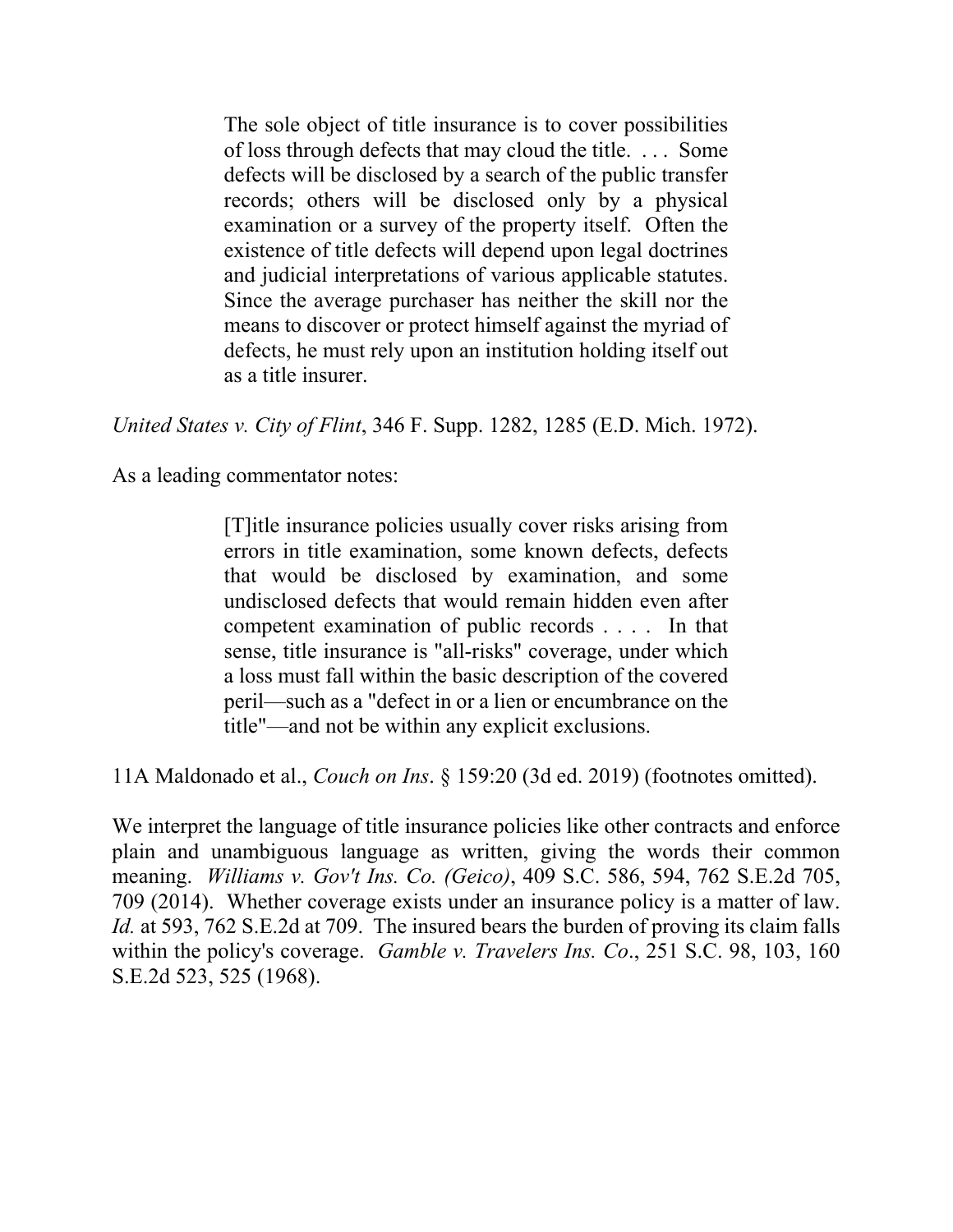### B. Defect, lien, or encumbrance

The policies insure Appellants from damages incurred by any "defect in or lien or encumbrance on title." Appellants assert the Ordinance caused a defect in or encumbrance on the title because it created a third-party interest in the Property in favor of the County, which burdened the land and depreciated its value. We agree.

The policies do not define the term "encumbrance," but we have. An early case, noting encumbrance was a catch-all term found in English conveyances, defined it as any weight on the land that lowers its value without conflicting with passing of the fee. *Grice v. Scarborough*, 29 S.C.L. (2 Speers) 649, 652–53 (1844). More recent decisions have said the same thing in different ways, defining an encumbrance as "a right or interest in the land granted 'which may subsist in third persons to the diminution in value of the estate although consistent with the passing of the fee.'" *Truck S., Inc. v. Patel*, 339 S.C. 40, 48, 528 S.E.2d 424, 428–29 (2000) (quoting *Martin v. Floyd*, 282 S.C. 47, 51, 317 S.E.2d 133, 136 (Ct. App. 1984)); *see also Pres. Capital Consultants, LLC*, 406 S.C. at 316, 751 S.E.2d at 259 ("[D]efects for which title insurance policies provide coverage may generally be defined as liens and encumbrances that result in a loss in the title's value."). An encumbrance is a burden on the land that is adverse to the landowner's interest and impairs the value of the land but does not defeat the owner's title. *Butler v. Butler*, 67 S.C. 211, 45 S.E. 184, 185 (1903); *see* 21 C.J.S. Covenants § 18 (2020) ("[A]n 'encumbrance' is any right or interest held by someone other than the grantee or grantor which diminishes the value of the estate but not so much that it leaves the grantee with no title at all. That is, an 'encumbrance,' within the meaning of a covenant against encumbrances, is any interest in a third person consistent with a title in fee in the grantee, if such outstanding interest injuriously affects the value of property or constitutes a burden or limitation upon the rights of the fee title holder." (footnotes omitted)).

The Ordinance described the location of the highway as a "right-of-way," and defined "right-of-way" as "land reserved . . . for a road." The Ordinance declared its intention to "reserve" future locations of highways and proscribed any use of the Property that would interfere with the County's future acquisition of the highway parcel, and the Ordinance and amended map showing the location of the proposed highway were publicly recorded. As Chicago Title argues, the Ordinance allowed affected property owners to appeal their property's inclusion on the map, but that proves Appellants' point that the Ordinance encumbered the Property.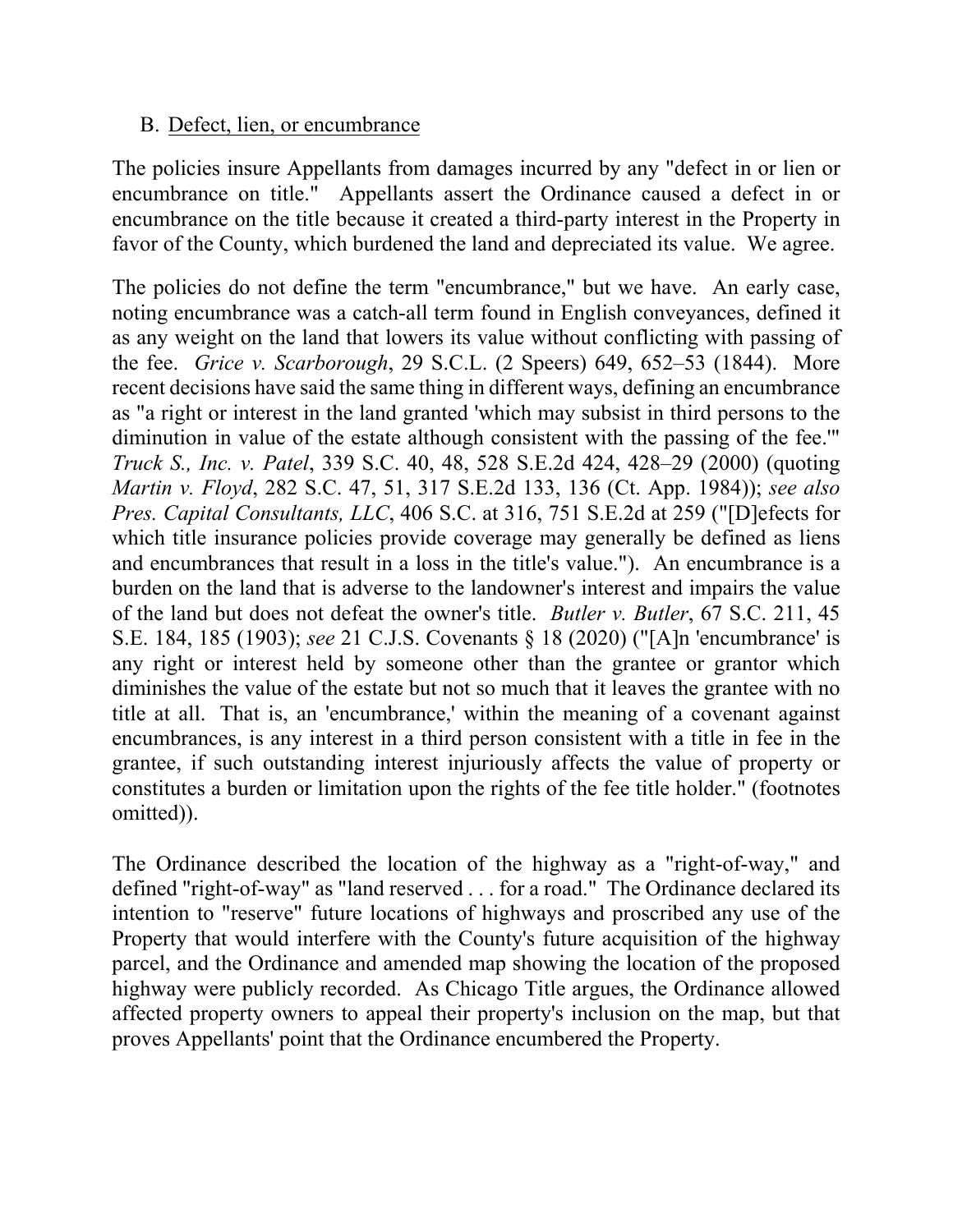Ordinances may regulate land use without encumbering title, but the Ordinance here went beyond regulating use and created a third-party interest in the property in favor of the County. The enabling statute separates the concept of right-of-way from land use. *See* § 6-7-1220 (noting one purpose of official map is to "regulate structures or changes in land use in such rights-of-way"). We agree with Appellants that the Ordinance, including its provisions regarding the appeal procedures and penalties for violations, constituted an encumbrance within the meaning of the policy coverage. Although Chicago Title is correct that the Ordinance did not create a right-of-way, the policy coverage turns not on whether the Ordinance created a legal right-of-way but whether it created a defect or encumbrance.

There, a 1949 county map marked a strip of certain land for public acquisition. We find the Ordinance similar to the acquisition map at issue in *Ascot Homes, Inc. v. Lawyers Mortgage & Title Co.*, 237 [N.Y.S.2d](https://N.Y.S.2d) 179, 180–81 (N.Y. Sup. Ct. 1962). When Plaintiff purchased the land in 1960, he applied to the zoning authority for a building permit. The permit was denied because, without the marked strip, plaintiff's lot was not large enough to meet setback requirements. When plaintiff then tried to sell the land, a purchaser refused to close, citing the map. Plaintiff's title insurer denied his claim, pointing to the exclusion from coverage for "[z]oning restrictions or ordinances imposed by any governmental body." The court, however, held plaintiff's loss was covered because the acquisition map qualified as a lien or encumbrance not excepted by the policy.

We conclude the Ordinance constituted a defect and an encumbrance. We therefore reverse the special referee's grant of summary judgment to Chicago Title as to this issue.

## C. Unmarketability of title

The policies define unmarketability of title as "an alleged or apparent matter affecting the title to the land, not excluded or excepted from coverage, which would entitle . . . the insured mortgage to be released from the obligation to purchase by virtue of a contractual condition requiring the delivery of marketable title." This opaque definition—a model of circularity—is unenlightening. We are confident, though, that a purchaser who discovered a portion of the real estate he was about to buy purportedly in fee simple absolute had been reserved by ordinance in favor of a governmental right-of-way may be entitled to rescind the sale. "To be marketable, a title need not be flawless. Rather, a marketable title is one free from encumbrances and any reasonable doubt to its validity. It is a title which a reasonable purchaser, well-informed as to the facts and their legal significance, is ready and willing to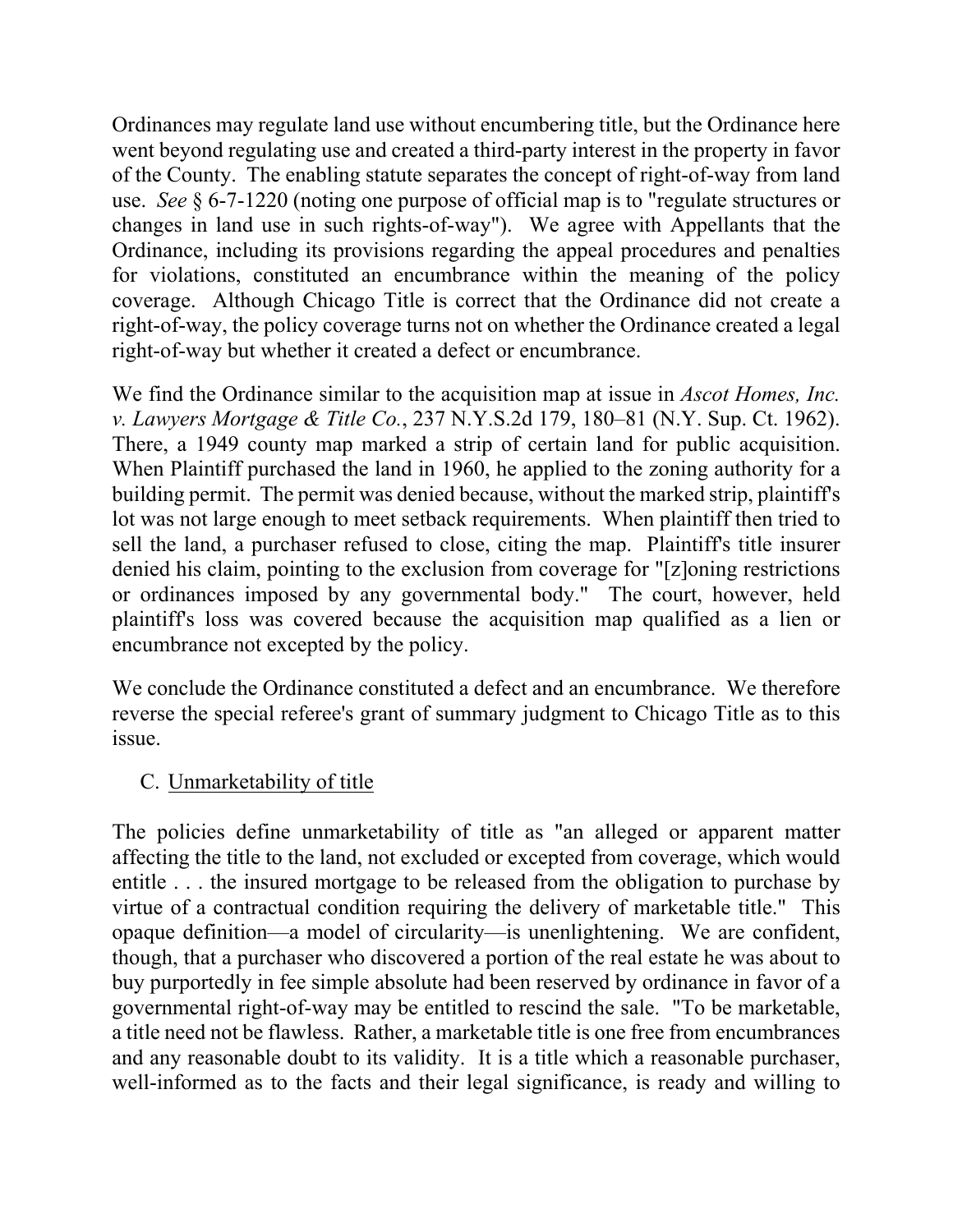accept." *Gibbs v. G.K.H., Inc.*, 311 S.C. 103, 105, 427 S.E.2d 701, 702 (Ct. App. 1993).

Delivery of marketable title requires title be free of not only defects and encumbrances but also the reasonable probability of litigation. *Sales Int'l Ltd. v. Black River Farms, Inc.*, 270 S.C. 391, 398, 242 S.E.2d 432, 435 (1978) (providing a "reasonable probability of litigation" renders title unmarketable). The Ordinance created a reasonable probability of litigation concerning the title because the right-of-way was reserved for acquisition, making future condemnation reasonably probable.

The Ordinance differs from land use and zoning regulations, which can restrict development and impose an economic burden on the owner but do not create a third-party interest in property. *See McMaster v. Strickland*, 305 S.C. 527, 530, 409 S.E.2d 440, 442 (Ct. App. 1991) (holding wetlands designation did not render title unmarketable); *Patel*, 339 S.C. at 49, 528 S.E.2d at 429 ("Because the wetland designation does not render the title unmarketable, Patel cannot rescind the contract based upon an encumbrance."); *Martin*, 282 S.C. at 52, 317 S.E.2d at 136 ("While marsh or water might be a burden upon property, it is certainly not a lien, easement, or a right existing in a third party."). We recognize the Ordinance resembled zoning and other land use tools, given it was to be enforced by the zoning administrator and the enabling statute described the official maps as "instruments of land use control." § 6-7-1220. In substance, though, the Ordinance created a third party interest in the property and is so foreign from typical land use measures that there is no genuine issue of material fact that it rendered Appellant's title unmarketable.

A marketable title is one free from doubt and any reasonable threat of litigation. Unmarketability cannot be based on just any doubt or defect, for almost any title can be flyspecked. But if the doubt is an objectively reasonable one concerning a material defect, then the title is unmarketable. A material defect is one that interferes or conflicts with the rights and incidents of title—the insured's fee simple absolute's "bundle of rights"—to the extent that an ordinary and prudent purchaser would not buy the title, or only buy it at a discount reflecting the defect. 1 Palomar, *Title Ins. Law* § 5.7 (2019 ed.). This meshes with the policy definition of marketability, which explains coverage extends to any "alleged or apparent" matter affecting title.

Chicago Title argues the Ordinance did not affect marketability of the title because it only regulates use of the Property. We conclude, however, that the Ordinance interferes with the insured's title because it limits the rights and incidents of ownership. It is true that matters that affect only the use of land are not title matters, but it does not follow that a matter that affects use cannot also affect title. *Id*. No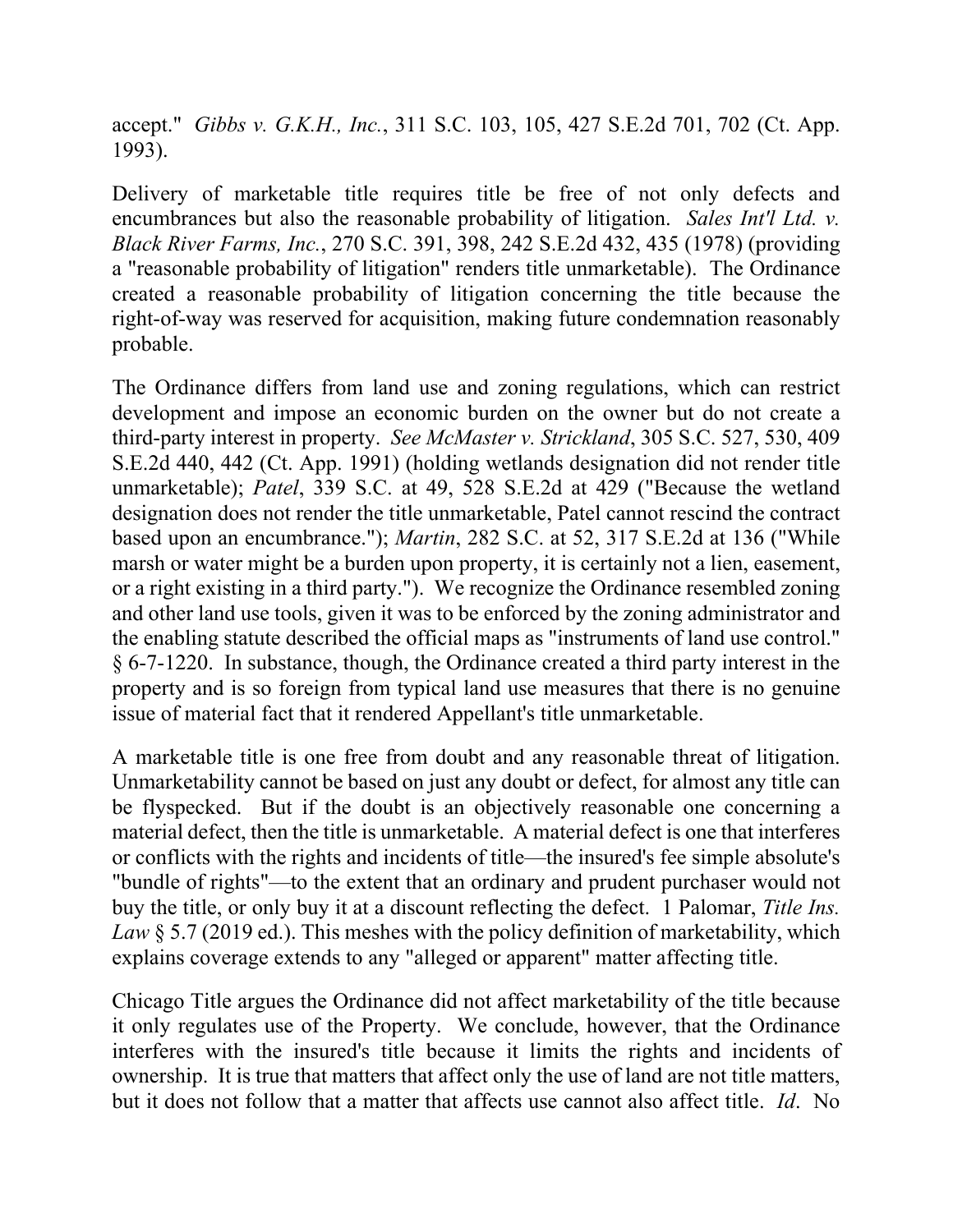one would contend, for example, that a covenant restricting use does not also affect title and, therefore, marketability. Because the Ordinance created an interest in the land by reserving a right-of-way and restricting use of the reserved land, we conclude it diminished the owner's bundle of rights and, consequently, affected title. And the diminishment was enough to cause a reasonable buyer to decline or discount a sale for a price less than what an unclouded title would demand on the market.

There is no factual dispute the Ordinance created a reasonable probability of litigation, thereby making the title unmarketable as a matter of law. The Ordinance, which, again, was publicly recorded, reserved the future site of the highway and took steps to minimize the County's future acquisition costs. Although we agree with Chicago Title that in general all landowners are at risk of eminent domain proceedings at any given time, the County's intent and preliminary steps set forth in the Ordinance foreshadowed a reasonable probability of condemnation. *Black River Farms, Inc.*, 270 S.C. at 398, 242 S.E.2d at 435 (mere possibility or remote probability of litigation is not sufficient to make title unmarketable). Therefore, we hold the Ordinance rendered Appellants' title unmarketable and reverse the special referee's grant of summary judgment to Chicago Title.

# **IV. EXCLUSIONS FROM COVERAGE**

In deciding whether a policy exclusion bars coverage, the burden of proof flips: the insurer must prove the exclusion applies. *Owners Ins. Co. v. Clayton*, 364 S.C. 555, 560, 614 S.E.2d 611, 614 (2005) ("Insurance policy exclusions are construed most strongly against the insurance company, which also bears the burden of establishing the exclusion's applicability.").

# A. Exclusion 1

In relevant part, Exclusion 1 bars coverage for losses arising by reason of:

Any law, ordinance or governmental regulation (including but not limited to building and zoning laws, ordinances, or regulations) restricting, regulating, prohibiting or relating to (i) the occupancy, use or enjoyment of the land  $\dots$ .

In granting Chicago Title summary judgment, the special referee ruled Exclusion 1 excluded coverage because the Ordinance merely affected the use of the land. As we have just discussed, the Ordinance related to and affected the title of the land, not just its use. Exclusion 1 therefore does not apply as a matter of law. We reverse the special referee's grant of summary judgment to Chicago Title as to this issue.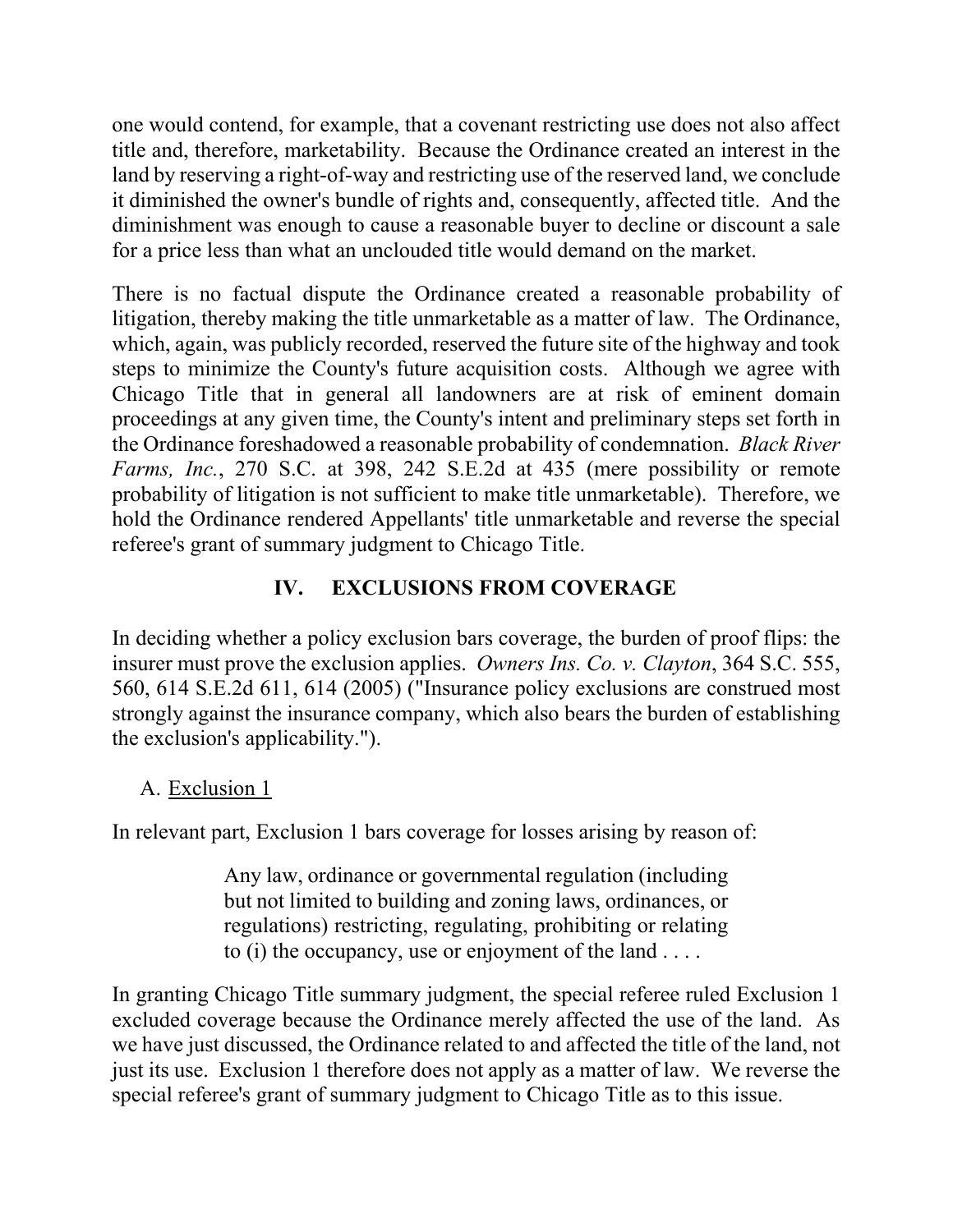## B. Exclusion 2

Exclusion 2 bars coverage for losses arising by reason of:

Rights of eminent domain unless notice of the exercise thereof has been recorded in the public records at Date of Policy, but not excluding from coverage any taking which has occurred prior to the Date of Policy which would be binding on the rights of a purchaser for value without knowledge.

 they took it in 2007. Appellants contend these losses exceed and are different in Neither Appellants nor Chicago Title claim the Ordinance constitutes an eminent domain action, and Appellants are not seeking coverage for the 2009 condemnation action, which began after the effective date of the policies. The special referee noted the exclusive procedure for eminent domain in this state is the Eminent Domain Procedure Act, S.C. Code Ann. §§ 28-2-10 to -510 (2007 & Supp. 2018). But this misses the mark. Appellants are not seeking recovery of loss for the 2009 condemnation action but for loss the Ordinance caused to the value of their title when kind from those sought in the condemnation action. Therefore, Exclusion 2 does not apply, and the special referee erred in granting Chicago Title summary judgment based on Exclusion 2.

C. Exclusion 3(d)

 claims or other matters . . . attaching or created subsequent to Date of the Policy." The Ordinance and the 2002 Amendment were filed years before the effective date  of the policies, and therefore clouded the title as of the Date of the Policy. The Exclusion 3(d) excludes coverage for "[d]efects, liens, encumbrances, adverse special referee therefore erred in finding this exclusion applied.

Parties to title insurance contracts are free, within the bounds of public policy, to allocate risks as they see fit. Chicago Title's inability to pigeonhole this unique Ordinance into an exclusion to coverage is unsurprising. Real estate investors buy title insurance to protect against such unforeseen "off the record" risks. Old soldiers say it is the bullet you never hear that kills you, and the fundamental idea behind title insurance is to cover rather than exclude unforeseen and unknown risks; otherwise, title insurance would not provide the peace of mind it touts.

# **V. BAD FAITH**